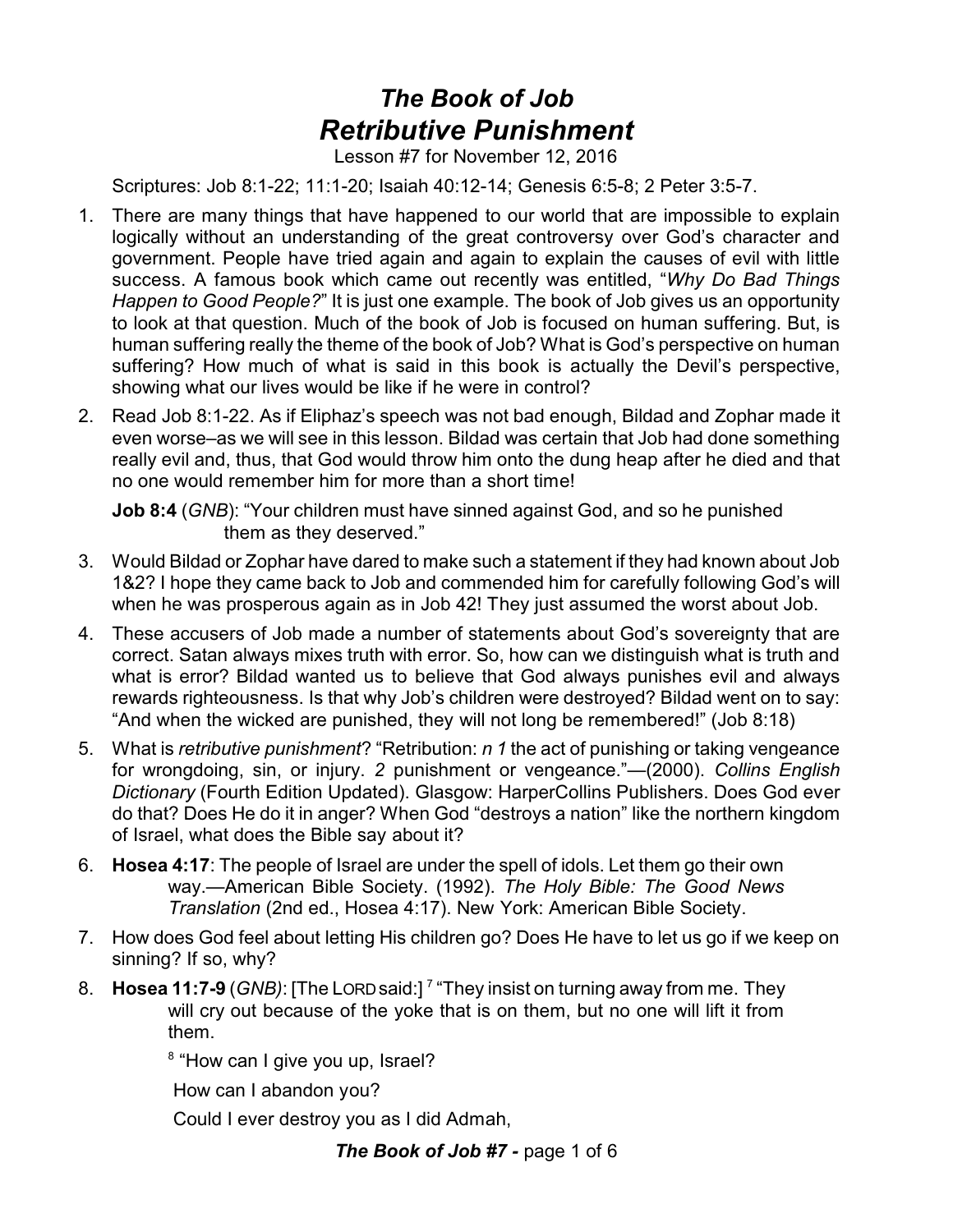or treat you as I did Zeboiim? My heart will not let me do it! My love for you is too strong. <sup>9</sup> I will not punish you in my anger; I will not destroy Israel again. For I am God and not a human being. I, the Holy One, am with you. I will not come to you in anger. [Content in brackets is added.]

- 9. Our lives on this earth are very short relative to eternity. Many others, in addition to Bildad, have pointed that out. (James 4:14)
- 10. When dealing with sin, how can we balance justice, law, and obedience with forgiveness, grace, and substitution? Are these "ditches" on each side of the truth? If we are to follow the example of Jesus, we should always err on the side of grace and forgiveness.
- 11. Read Job 11:7-9 and Isaiah 40:12-14. What was Zophar trying to say to us in these verses? The Bible writers did not question God's sovereignty. They recognized that He is all-powerful. Does that fact justify the words of these critics of Job? We certainly must recognize that no matter how hard we search in this life and even in the future life, we will never be able to fully and completely comprehend God.
- 12. Can you clearly point out what was right and what was wrong with Zophar's speech? Was Job being punished less than he deserved? (Job 11:6-7) Can you even imagine someone who claimed to be a child of God making such an accusation against someone who was suffering so terribly?
- 13. As Seventh-day Adventists, we have more evidence about the character of God than any other group that has ever lived. Does that make us the best representatives of God who have ever lived? How did Christ respond when He was accused by others? How did He respond to sin in the city of Jerusalem?

Christ Himself did not suppress one word of truth, but He spoke it always in love. **He exercised the greatest tact, and thoughtful, kind attention in His intercourse with the people. He was never rude, never needlessly spoke a severe word, never gave needless pain to a sensitive soul. He did not censure human weakness. He fearlessly denounced hypocrisy, unbelief, and iniquity, but tears were in His voice as He uttered His scathing rebukes. He wept over Jerusalem, the city He loved, that refused to receive Him, the Way, the Truth, and the Life.** They rejected Him, the Saviour, but He regarded them with pitying tenderness, and sorrow so deep that it broke His heart. Every soul was precious in His eyes. While He always bore Himself with divine dignity, He bowed with tenderest regard to every member of the family of God. In all men He saw fallen souls whom it was His mission to save.—Ellen White, *The Desire of Ages* 353.1; *GW92* 391.3; *SC* 12.1; compare *RH*, December 16, 1884, par. 17. [Bold type is added.]

Do you think these words about Jesus would apply to the speeches of Job's three friends?

14. In light of what you know about the book of Job, do you think that Job's three friends were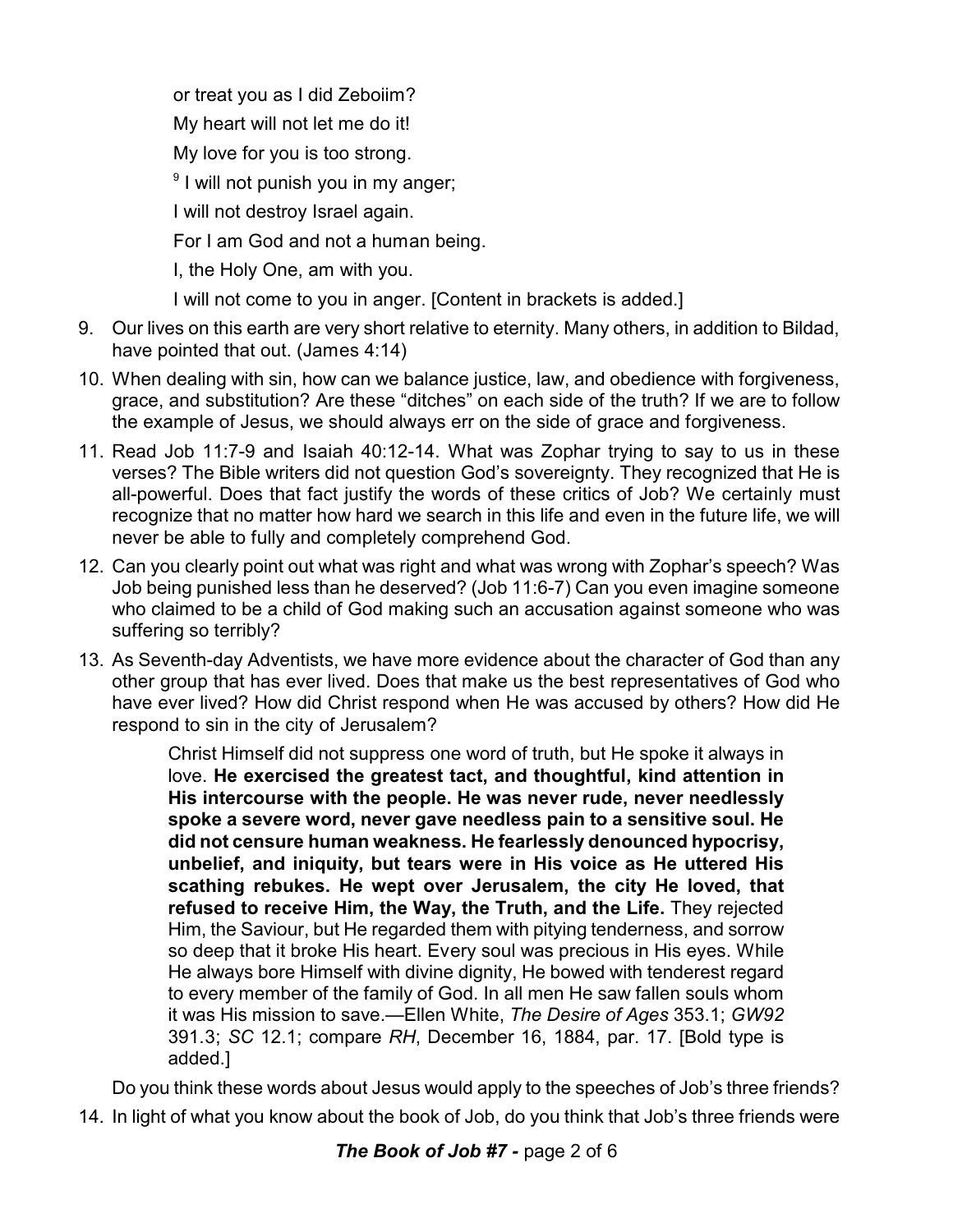true worshipers of the true God? Remember that in their day, there was no Bible, no pastors, no prophets that we know about! Of course, we do not know at what point in history these men actually lived. Surely, it must have been after the flood. Is it possible that it was after the destruction of Sodom and Gomorrah? Do you think Job's three friends took the flood and perhaps the story of Sodom and Gomorrah as proof for their thinking that God destroys wicked people?

15. Read Genesis 6:8. Notice these words from Ellen White about the building of the ark:

Every [hammer] blow struck upon the ark was preaching to the people.—*The Spirit of Prophecy, vol. 1*, 70.1; *3SG* 65.1 (1864); *SR* 63.2; compare *PP* 95.1; *ST*, February 27, 1879, par. 11. [Content in brackets is added.]

- 16. So, we must ask a question in light of the rest of Scriptures: Does God punish sinners in a form of retributive judgment? Read Genesis 13:13; 18:20-33; and 19:24-26. What was God's role in the destruction of Sodom and Gomorrah? Do not forget Matthew 10:15 and 11:23-24. Was Jesus's second hometown really more wicked than Sodom and Gomorrah?
- 17. If we are going to take the Scriptures as they read, we must admit that God put to death many people as recorded in the Old Testament. However, all of those deaths were the first death. Remember that from God's point of view, the first death is nothing more than an extended sleep. Think of the people killed by God in the flood; Sodom and Gomorrah; the firstborn in Egypt; Nadab and Abihu; Korah, Dathan, and Abiram; Uzzah; the 185,000 Assyrians; etc. We must remember that God will resurrect every one of them either at the second coming or at the third coming. (John 5:28-29) Ultimately, could some of those people be saved?
- 18. So, why did God put all those people to sleep in the first death? Were there some young children destroyed in the flood or perhaps among the firstborn in Egypt who were not ardent sinners? Does every evil deed need to be punished? Is divine retribution essential to your understanding of the gospel? Why? Or, why not? What about people who believe in an eternally-burning hell?
- 19. Read Deuteronomy 6:24-25 and 1 Samuel 12:15. There are also many other passages including whole sections in Deuteronomy suggesting that if you are good, God will reward you; but, if you are evil, God will punish you.
- 20. Read Numbers 16:1-33. Is it possible to explain the deaths of Korah, Dathan, and Abiram in any way except as a punishment by God? Their punishment is described as God "creating" a new thing! Did God destroy those men and their families–notice, however, that Korah's family were not destroyed (Numbers 26:11)–because He was angry? Or, because He needed to teach an important lesson? So, why were Achan's children killed?
- 21. Read Revelation 20:14 and 1 Corinthians 15:26. Compare 2 Peter 3:5-7. Consider also these words from Ellen White:

Fire comes down from God out of heaven. The earth is broken up. The weapons concealed in its depths are drawn forth. Devouring flames burst from every yawning chasm. The very rocks are on fire. The day has come that shall burn as an oven. The elements melt with fervent heat, the earth also, and the works that are therein are burned up. Malachi 4:1; 2 Peter 3:10. The earth's surface seems one molten mass–a vast, seething lake of fire. It is the time of the judgment and perdition of ungodly men–"the day of the Lord's vengeance, and the year of recompenses for the controversy of Zion."

## *The Book of Job #7 -* page 3 of 6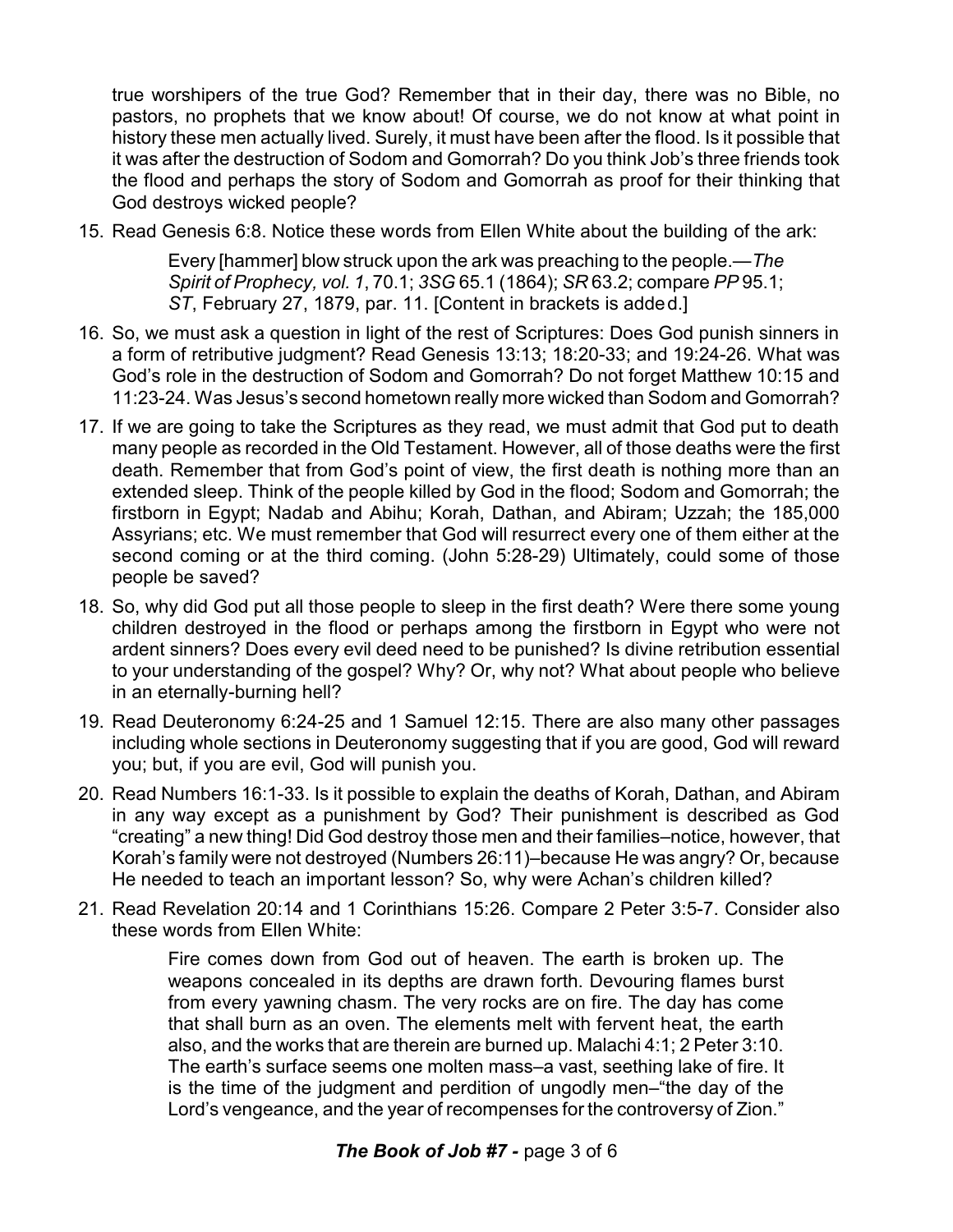Isaiah 34:8.—Ellen G. White, *The Great Controversy* 672.2.

But, we must not forget Isaiah 66:23-24 (*GNB*):

<sup>23</sup> "On every New Moon Festival and every Sabbath, people of every nation will come to worship me here in Jerusalem," says the LORD. <sup>24</sup> "As they leave, they will see **the dead bodies** of those who have rebelled against me. The worms that eat them will never die, and the fire that burns them will never be put out. The sight of them will be disgusting to the whole human race." [Bold type is added.]

- 22. If the fire that cleans up the world is so hot that it melts the elements, it would instantly consume human beings, whether alive or dead! When God destroys the wicked at the end, will He be using a blow torch to torture them? How do we explain Isaiah 66:23-24, suggesting that what is burned up will be dead bodies? While it is true that all suffering has come as a result of sin, it is not true that all suffering is a punishment from God. It certainly was not the case with Job unless you say that God was responsible because He allowed that suffering. To what degree does suffering in our world represent that fact?
- 23. Is it possible to distinguish between a punishment that God sends as a form of retribution and calamity which God allows? Can we be sure that we have judged correctly?
- 24. Once again, we should remember that the best way to understand biblical stories is to put one's self back in that situation, as far as possible. Could you possibly feel like Eliphaz, Bildad, and Zophar did if you were watching Job apparently dying?

It is very natural for human beings to think that great calamities are a sure index of great crimes and enormous sins; but men often make a mistake in thus measuring character. **We are not living in the time of retributive judgment. Good and evil are mingled, and calamities come upon all. Sometimes men do pass the boundary line beyond God's protecting care, and then Satan exercises his power upon them, and God does not interpose.** Job was sorely afflicted, and his friends sought to make him acknowledge that his suffering was the result of sin, and cause him to feel under condemnation. They represented his case as that of a great sinner; but the Lord rebuked them for their judgment of His faithful servant.—Ellen G. White Comments, *The SDA Bible Commentary*, vol. 3, 1140.5. [Bold type is added.]

- 25. There are many cases in which it seems like someone suffers or even dies as a direct result of his/her own behavior. We think of smokers who die of lung cancer or heart disease. We think of drunks who kill themselves in automobile accidents, etc. But, there are a lot of times when we do not know exactly why things happen. And there are many apparently good people–as in the case of Job–who suffer terribly. There are even good people who have never smoked but who get lung cancer!
- 26. So, how should we regard the retributive judgments of God? Are we correct if we think that God is acting out of anger? That certainly does not seem to be the case in light of Hosea 11:7-9. And even if someone is suffering terribly and even if it is his/her own fault, is it right for us to stand and condemn him/her?
- 27. So, what will happen in the final day of judgment at the third coming of Christ? Is God going to destroy all the wicked in some form of retributive punishment?
- 28. Read Philippians 2:10-11 (*GNB)*: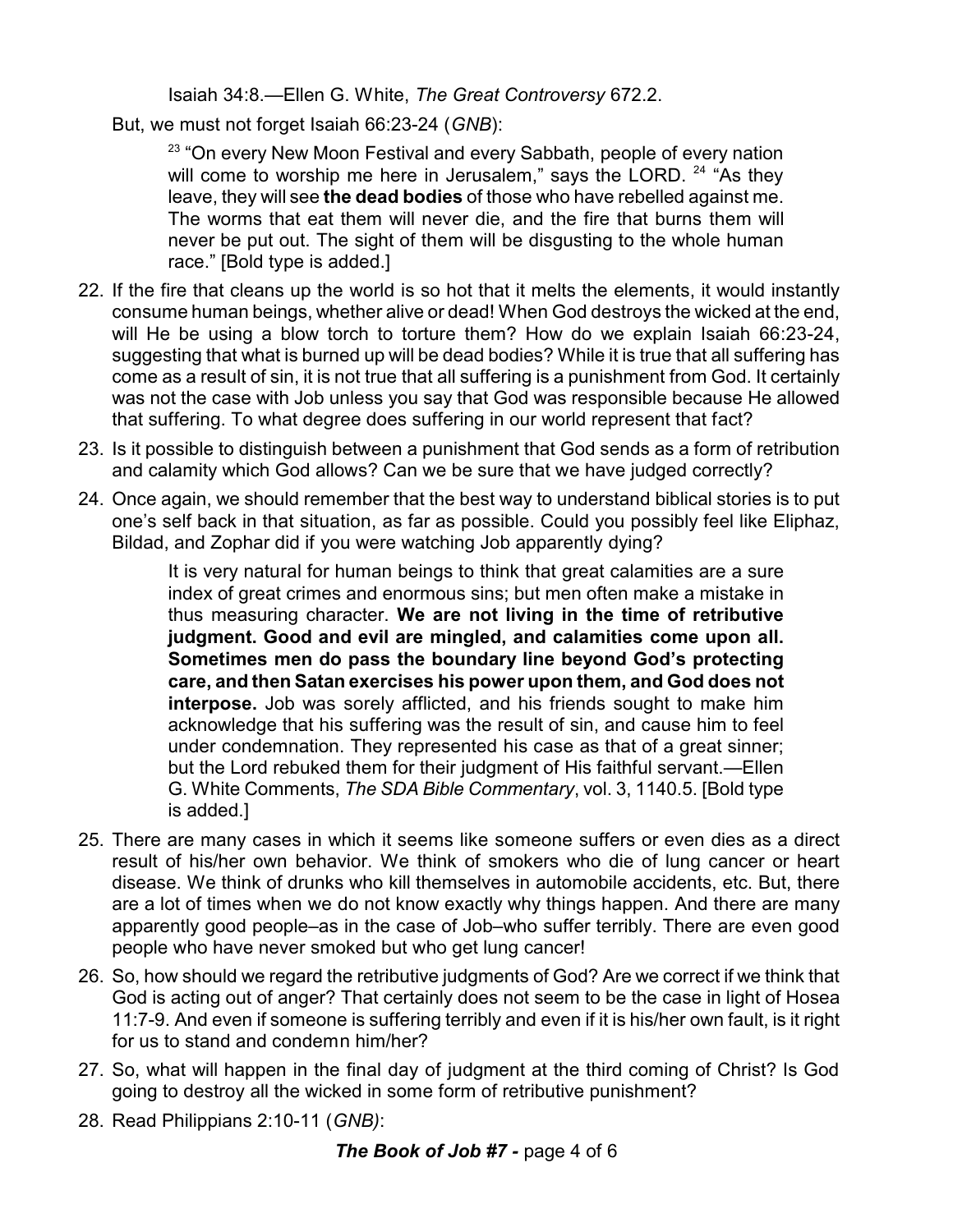And so, in honor of the name of Jesus all beings in heaven, on earth, and in the world below will fall on their knees, and all will openly proclaim that Jesus Christ is Lord,

to the glory of God the Father.

How does this fit? Does that include Satan? What would cause Satan to bow on his knees and admit that God is right in everything He has done? There must be some very compelling evidence presented. See *The Great Controversy* pages 666-668. There will be a panorama showing the full story of sin and rebellion and God's response; it will be so compelling that even Satan will have to admit the truth as he falls down on his knees.

- 29. Where do you think Eliphaz, Bildad, and Zophar got their understanding of God? Remember that, as we have already noted, in their day there was no Bible, there were no pastors, and no prophets. Did they get their understanding from their parents? If they knew about the story of Sodom and Gomorrah, did they think that perhaps Job was as wicked as those people? Did Job's friends make any attempt to ask Job's neighbors what Job or even his children had done to deserve what happened?
- 30. If you have not done so yet, read again Job 8:1-22 and 11:1-20 where the speeches of Bildad and Zophar are recorded.

Bildad's speech, as recorded in Job 8:1-20, responds to Job's passionate plea in defense of his innocence, in chapters 6 and 7. He delivers his response in a calm and analytical way. Nevertheless, it contains almost scathing words, dismissing Job's words as "blustering wind" *(Job 8:2, NIV)*. For Bildad, there is no doubt that God (a) always punishes the wicked *(Job 8:13)* and (b) always prospers the righteous *(Job 8:20)*. In order to support his argument he draws on logic *(Job 8:3-7)* and tradition *(Job 8:8-10)* and analogies from nature *(Job 9:5-9)*. As a side note: his imagery of the papyrus plant that wilts without moisture is interesting *(Job 8:11, 12)*, given that Moses, who wrote the book of Job, was very familiar with this plant, which grew profusely in the Nile delta in Egypt from whence he fled. Bildad's logic and acid analysis desensitized him to the suffering of Job, reducing God to a mechanical executioner of His own justice.–*Adult Teachers Sabbath School Bible Study Guide* 95.

- 31. Zophar went even beyond Bildad, suggesting that God was punishing Job even less than he deserved!
	- **Job 11:5-6** (GNB): <sup>5</sup> How I wish God would answer you!

<sup>6</sup> He would tell you there are many sides to wisdom;

there are things too deep for human knowledge.

God is punishing you less than you deserve.

- 32. Job's three friends must have felt very strongly about their opinions. Somehow, they were convinced that it was their responsibility to defend God! Does God need our feeble attempts to defend Him? How often do we do it correctly? Think how proudly God spoke about Enoch, Joseph, Abraham, Moses, and Job.
- 33. Read Mark 15:3-5. How did Jesus respond when accused by the Pharisees, the